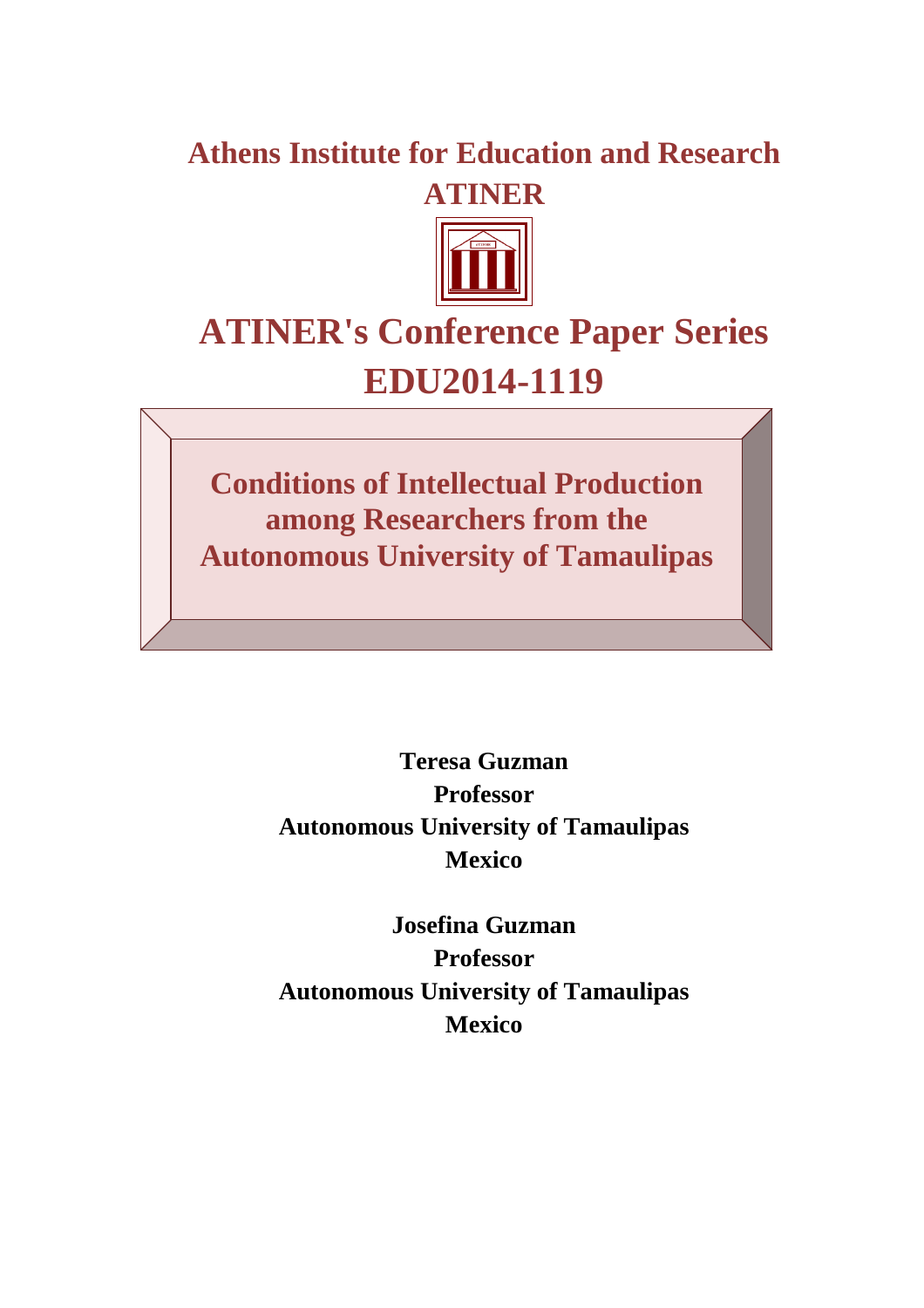## An Introduction to ATINER's Conference Paper Series

ATINER started to publish this conference papers series in 2012. It includes only the papers submitted for publication after they were presented at one of the conferences organized by our Institute every year. The papers published in the series have not been refereed and are published as they were submitted by the author. The series serves two purposes. First, we want to disseminate the information as fast as possible. Second, by doing so, the authors can receive comments useful to revise their papers before they are considered for publication in one of ATINER's books, following our standard procedures of a blind review.

Dr. Gregory T. Papanikos President Athens Institute for Education and Research

This paper should be cited as follows:

**Guzman, T., and Guzman J.** (2014) **"Conditions of Intellectual Production among Researchers from the Autonomous University of Tamaulipas",** Athens: ATINER'S Conference Paper Series, No: **EDU2014-1119.**

Athens Institute for Education and Research 8 Valaoritou Street, Kolonaki, 10671 Athens, Greece Tel: + 30 210 3634210 Fax: + 30 210 3634209 Email: info@atiner.gr URL: www.atiner.gr URL Conference Papers Series: www.atiner.gr/papers.htm Printed in Athens, Greece by the Athens Institute for Education and Research. All rights reserved. Reproduction is allowed for non-commercial purposes if the source is fully acknowledged. ISSN: **2241-2891** 05/08/2014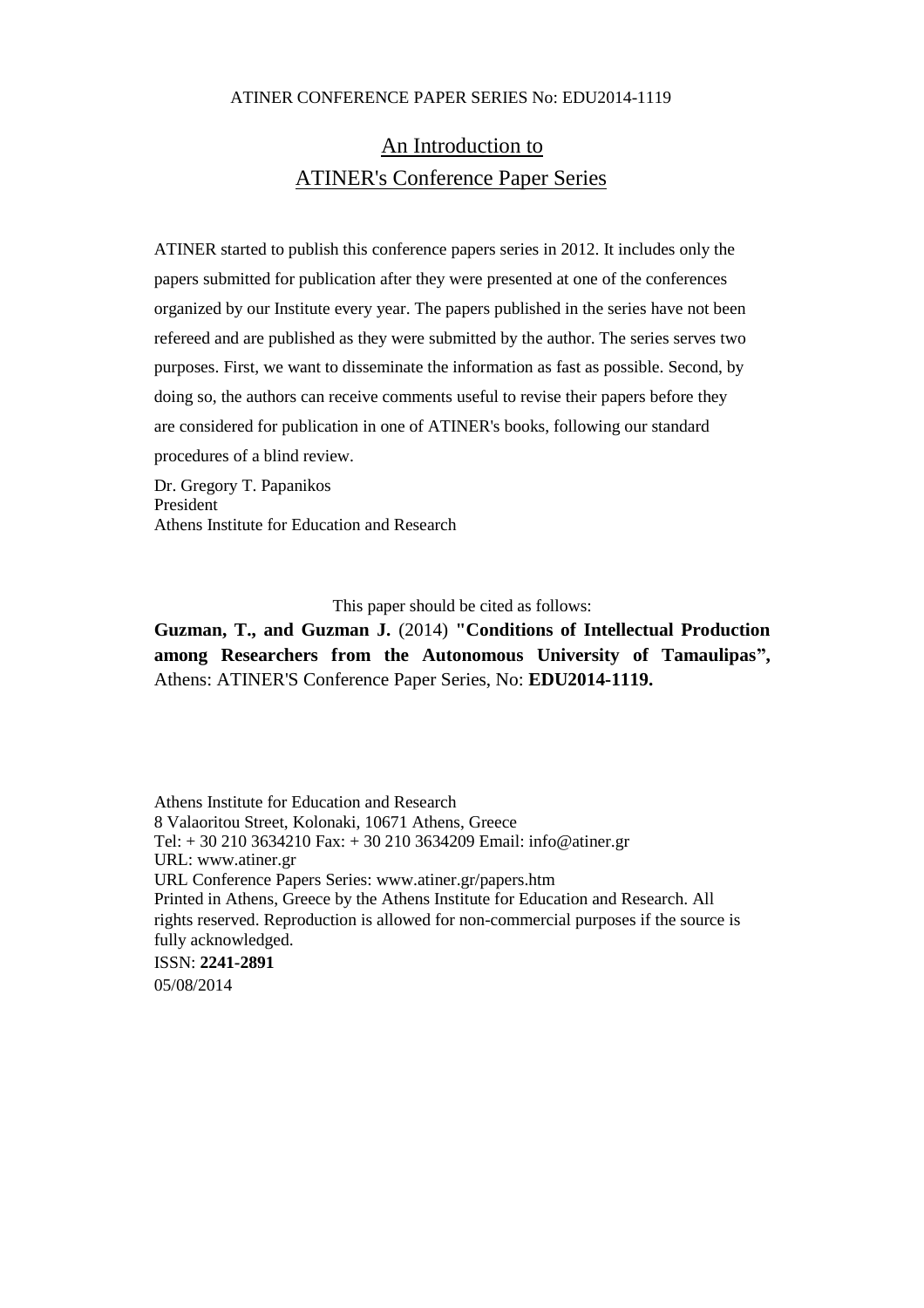## **Conditions of Intellectual Production among Researchers from the Autonomous University of Tamaulipas**

**Teresa Guzman Professor Autonomous University of Tamaulipas Mexico** 

### **Josefina Guzman Professor Autonomous University of Tamaulipas Mexico**

#### **Abstract**

This article presents the results of a research project that started in 2010 with the collaboration of Mexican and foreign academics working on the area of higher education and scientific research. Based on the fact that the conditions of knowledge production have changed vertiginously (Gibbons et al., 1997), it is necessary to reformulate the theories that explain the new forms of academic production among researchers. To approach the analysis of the conditions of the academic production of researchers it is necessary to be aware of the new reality of the academic world which is characterized by new operation rules that give priority to the production of knowledge and impose conditions to universities and particularly to academics. The objective of this article is to offer an analysis of the conditions of the academic and scientific production of the researchers of the Autonomous University of Tamaulipas. This is a descriptive study that uses qualitative tools such as the in-depth interview, based on a significant non-probabilistic sample of the researchers that are part of Mexico's National Researchers System (SNI). The interview examined in particular the context of academic production and the challenges and problems faced by academics. The results show that the modes of production of researchers have transitioned from individual to group. In this regard Gibbons, et al. (1997) points out that in all types of knowledge production modes individual and group creativity exist in a changing relation of tension and equilibrium, which was also reflected by the results of the research study.

**Keywords:** Researchers, conditions of academic production, higher education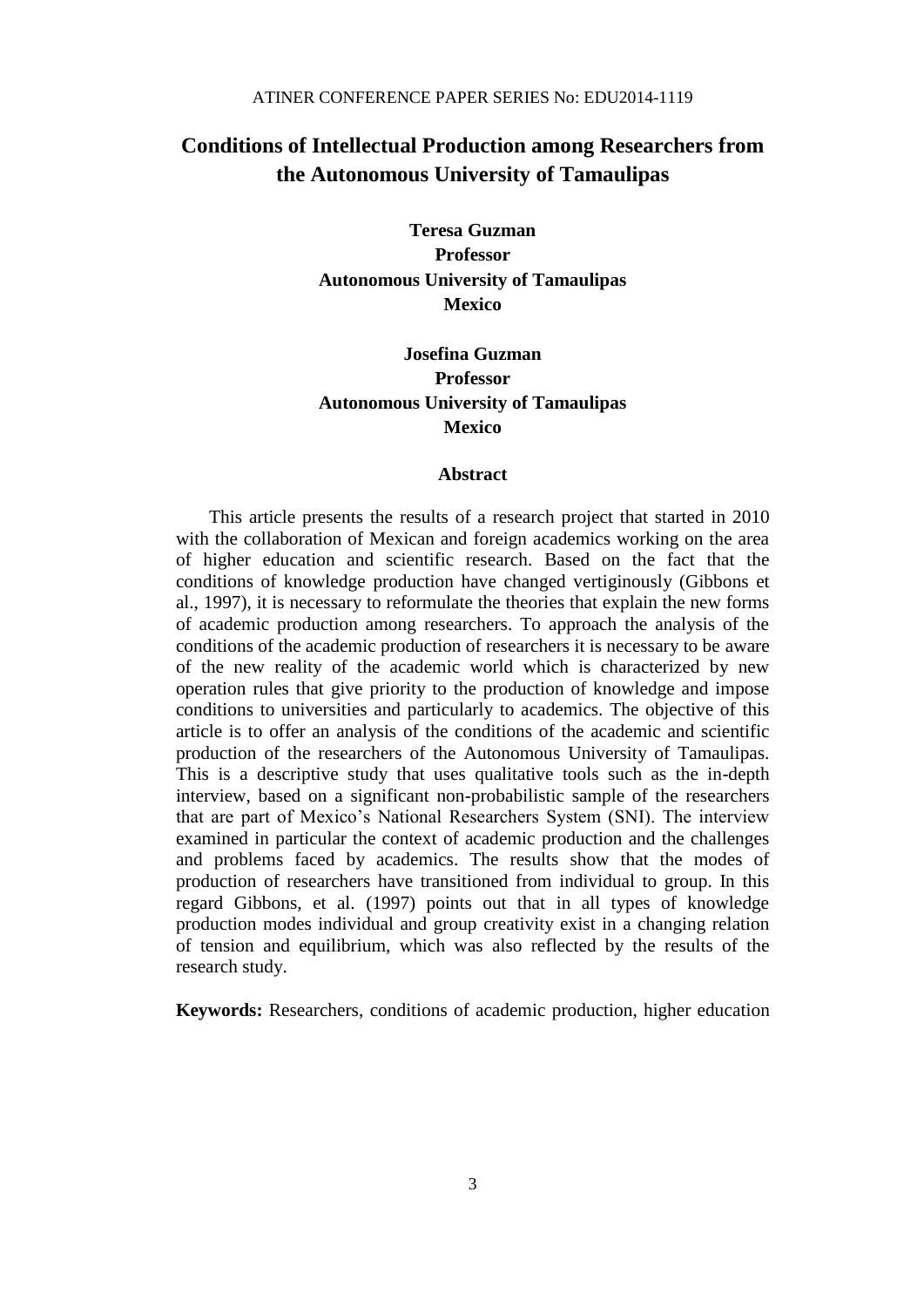#### **Introduction**

Present-day society is facing great changes, not only in terms of the socialhistoric tendencies that are currently addressed continually, such as globalization, the knowledge society, and the appearance of new information and communication technologies, but also in a look at the subjects in terms of the act of knowing and the ethics of its application to the solution of the problems that contemporary societies are experiencing.

It is necessary to begin with the recognition of a globalized reality in which knowledge plays a primordial role, which imposes conditions from the macro-level within the economies of countries, as well as at the micro-level, in the ambit of institutions and actors. At the same time, there is the priority of being aware that this very advance of knowledge has been marginalizing the countries that lack access to a research infrastructure that is associated with the formation of high-level human resources and a universal scientific education.

These changes have influenced the dynamic of evolution and transformation of universities, determined by the society and the economy sustained in the knowledge that they naturally create in terms of new stages of the exercise of the academic profession (Acosta, 2006). These facts divulge the incidence in the academics' tasks in a very significant and substantive manner, because their teaching and investigative functions are found to be dimensioned by novel forms of management that oblige the academics to find and act with other agents beyond those of the institutional scenario. The rapid production and circulation, added to the intensive use of the information and communication technologies, have propitiated and made it possible for academics to penetrate into the knowledge and exploration of investigative objects beyond those that they knew and in which they had a particular interest, thus exceeding the borders of the individual to the collective, from the intra- to the interinstitutional, and from the local to the global. With this, the conditions of the production of knowledge of the academics have changed vertiginously, as noted by Gibbons et al. (1997).

The importance of studying the academics of higher education has acquired such relevance that international organisms such as the World Bank (2002) and the Organization for Economic Cooperation and Development (OECD) (2007, 2008a, and 2008b), also have contributed to the study of this academic profession. This evidence allowed the emergence of a field of work related to academia in universities where academic thereof since become the object of attention and study. In this sense, the work of Philip G. Altbach (1994, 2004, 2006, and 2007) Tony Becher (2001) and Burton Clark (1984) have become global framework of this work for educational research.

#### **Research**

Within the previously described context, meager investment is threatening scientific and technological activity at domestic and state levels, the scarcity of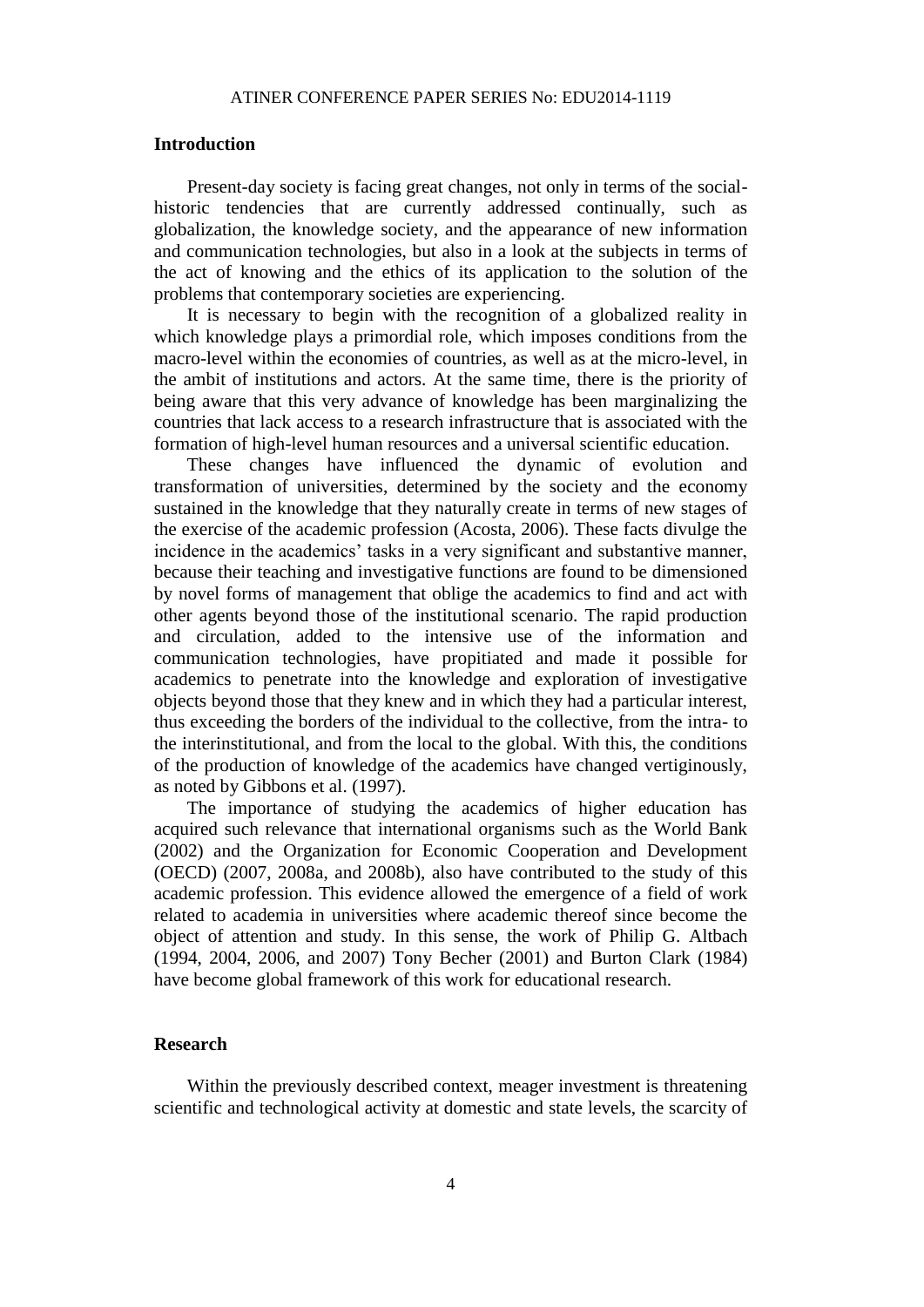researchers, and a growing diversification of the functions of academics at university institutions.

This derives from that Institutions of higher learning (IHL) have become the nucleus of the changes. Due to this, academics have been resolving their financial and administrative problems. In the face of this situation, public IHL have implemented strategies of evaluation to cover the indicators established in the policies and, at the same time, academics orient their work toward compliance with the production and performance indicators that dictate federal academic evaluation policies.

However, it is necessary to point out that evaluation indications deriving from Mexico's National Council of Science and Technology (CONACYT) and Professorial Improvement Program (PROMEP) apply a perspective for measuring production and academic performance without taking into account the qualitative aspects that intervene in some way that the professors perform their work.

Based on the latter, the question of the present investigation is, what are the conditions of intellectual production of researchers at the Autonomous University of Tamaulipas (UAT), with this seeking to analyze whether these conditions intervene in their productive activity.

#### *General Objective*

To analyze the conditions of intellectual production of the researchers at the Autonomous University of Tamaulipas.

*Specific Objectives*

- To describe the main academic activities carried out by researchers at the Autonomous University of Tamaulipas.
- To analyze the perception of the researchers on the policies and evaluation criteria with regard to the policies of academic productivity.
- To identify the benefits and consequences of adhering to the minimal parameters or requirements of the evaluation of the institution, of PROMEP and of Mexico's National Researchers System (SNI), from the perspective of UAT researchers.
- To analyze the strategies implemented by UAT researchers for the definition of the challenges and expectation of their academic production.
- To analyze the teacher-researcher transition process at the Autonomous University of Tamaulipas.
- To identify the strategies employed by researchers with the objective of achieving the evaluation requirements and policies established by SNI, PROMEP, and the Institution.
- To identify and analyze the characteristics that researchers present in the transition process from individual to collective work.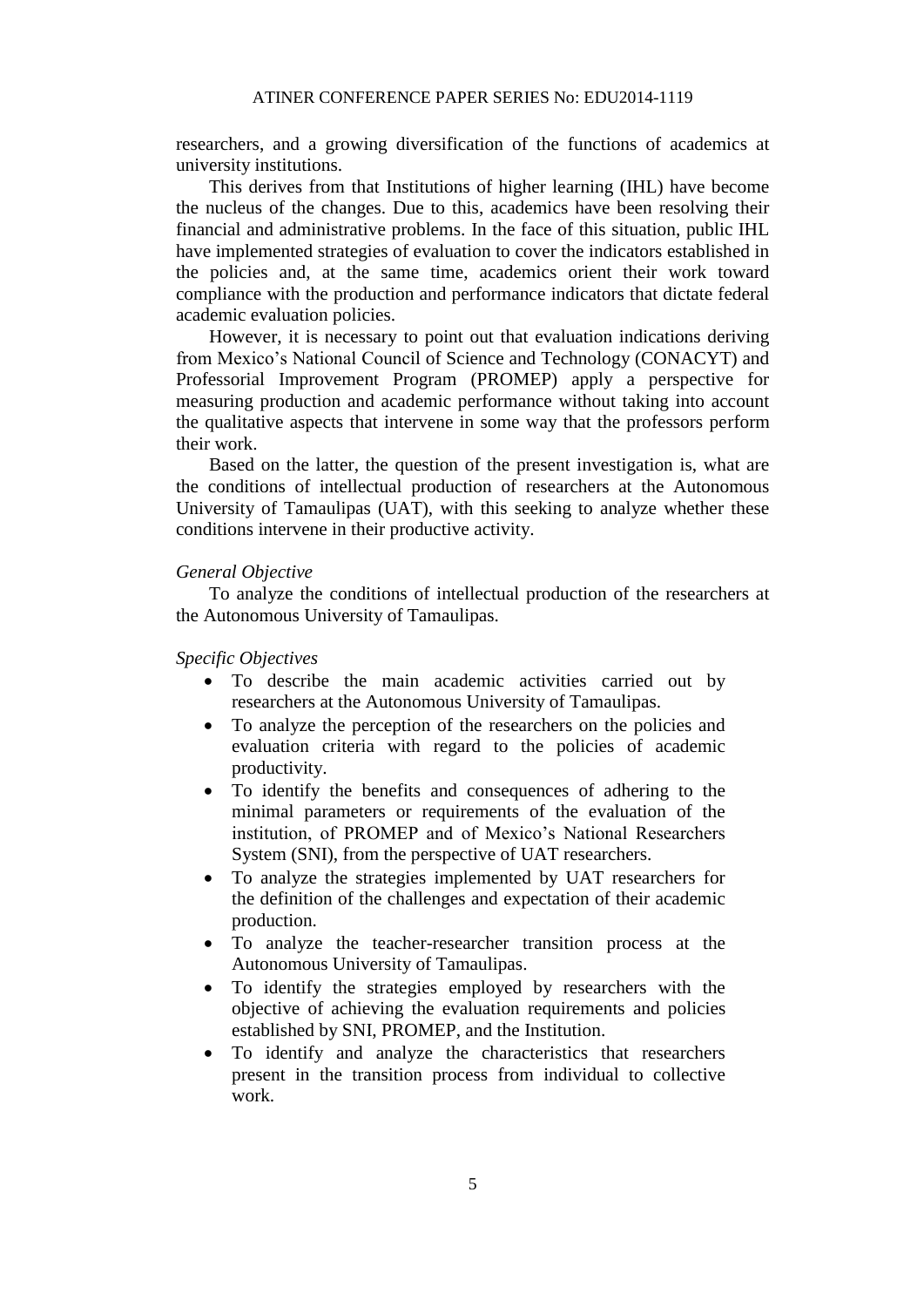The work presents a qualitative, descriptive-type, design, exploratory in character, with interest in a specific phenomenon, and it is transversal type due to that its objective is the description, as complete as necessary, of the subjects that form part of investigation. What is important is that research carried out according to this design is performed only once and does not include the study of changes over time according to Warszawa (1978).

The basic design of the project entitled Conditions of the Intellectual Production of UAT Researchers consisted of the application of an in-depth interview as a strategy for obtaining the information required for this investigation.

Non-probabilistic samples can also be called directed samples, because the choice of the subjects or objects-of-study depends on the criteria of the researcher.

#### *Sample Selection Criteria*

A group of individuals would be identified who present the following conditions:

- a) Membership in the SNI: This became the first variable, due to that we sought to obtain the opinion of academics recognized by the SNI and for these to furnish their opinions on the conditions through which they generate knowledge.
- b) We sought a selected group of academics who belong to different SNI evaluation levels (I, II, and III)
- c) Membership in the PROMEP Program: This was the second variable given that it is expected that the academics can indicate their opinion about the policies of this organism that defines the work of these academics at IHL.
- d) That the academics participate in the Teaching Personnel Performance Stimulus Program (ESDEPED).
- e) Gender: We sought academics of masculine as well those of feminine gender, assuming that the production conditions between one group and the other can be distinct.
- f) Knowledge generation lines: We selected academics that work in lines of knowledge generation of different disciplinary areas.

#### **Frame of Reference**

*What is Productivity?*

To talk about productivity in its educative context, can result on first view, somewhat complex, due to the economic connotation of the term and because of its appearance as an educative term; however, on analyzing the term in its development and reach, some reflections can be made on technical bases deriving from knowledge that contribute to assigning yield and efficiency goals.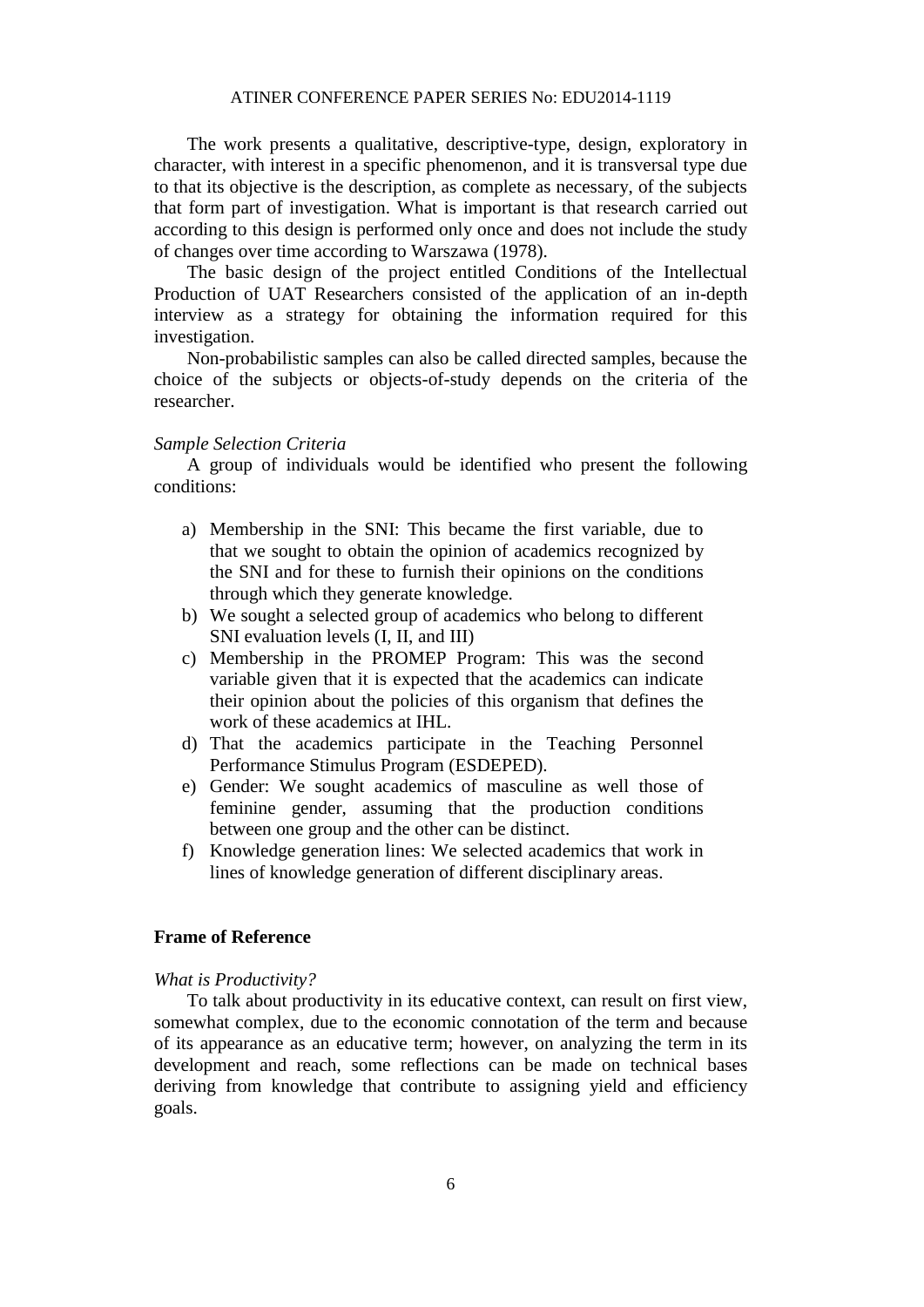Productivity is the relation between the production obtained by a productive system and the sources utilized for obtaining this production. Consequently, productivity in education is the relationship between the quantitative and qualitative production of products and the human work employed in producing these (Valle, 2009).

According to this, it can be cited that the productivity of a researcher formerly measured by the number of works published and that comply with the demand of the institutions where the academics work or of SNI criteria. Productivity can be defined as the efficiency indicator that related with amount of the productivity utilized with the production obtained. As mentioned previously, productivity can be understood as an observed or as a latent variable. A latent variable is an intangible construct, not directly observable, and it can be measured only through specific indicators (Schreiber, Stage, King, Nora, & Barlow, 2006).

Thus, a researcher is productive if he/she is innovative, that is, capable of transforming the effective changes into something permanent or to integrate it into his/her institutional educative project or of his/her permanence in the SNI, with being dynamic being capable of implementing creative, imaginative, initiatives and to adapt these to his/her own context and natural educative climate and in which he/she gives classes.

Considering the educative policies with regard the characteristics of producing knowledge in what to the productivity of the academics of educative institutions and to what Gibbons (1997) denominates as Mode 2, a conceptualization immediately comes to the fore as to how to understand individual and collective, scientific, academic, and intellectual productivity, as well as the factors that have favored the latter.

#### *Intellectual Production*

As Gallino states (1995: 543), "according to societies and epochs, intellectuals are an elite group, forming a stratum of persons whose main and distinctive occupation consists of diverse levels of creativity and depth, public diffusion, and the transmission from one generation to another in the elaboration of elements of the culture, above all immaterial, such as values, cognitive, moral, and esthetic categories, norms of conduct, thinking and acting techniques, in all of the spheres of social life and ideological forms".

According to Pérez, Prieto, Quesada, & Castellanos (2012), the definition of intellectual production, operationally speaking, is employed for what intellectuals engage in, with regard to issues such as ideas, scientific publication, and transmission of the culture, always and whenever these have an impact on and a function in the society. Speaking of intellectual production allows us to position ourselves in the epistemic and methodologically process, not in the products.

Follari says (as quoted in Perez, Prieto Quesada & Castellanos, 2012) which has generally been called "intellectuals" to all those working within the production and dissemination of ideas.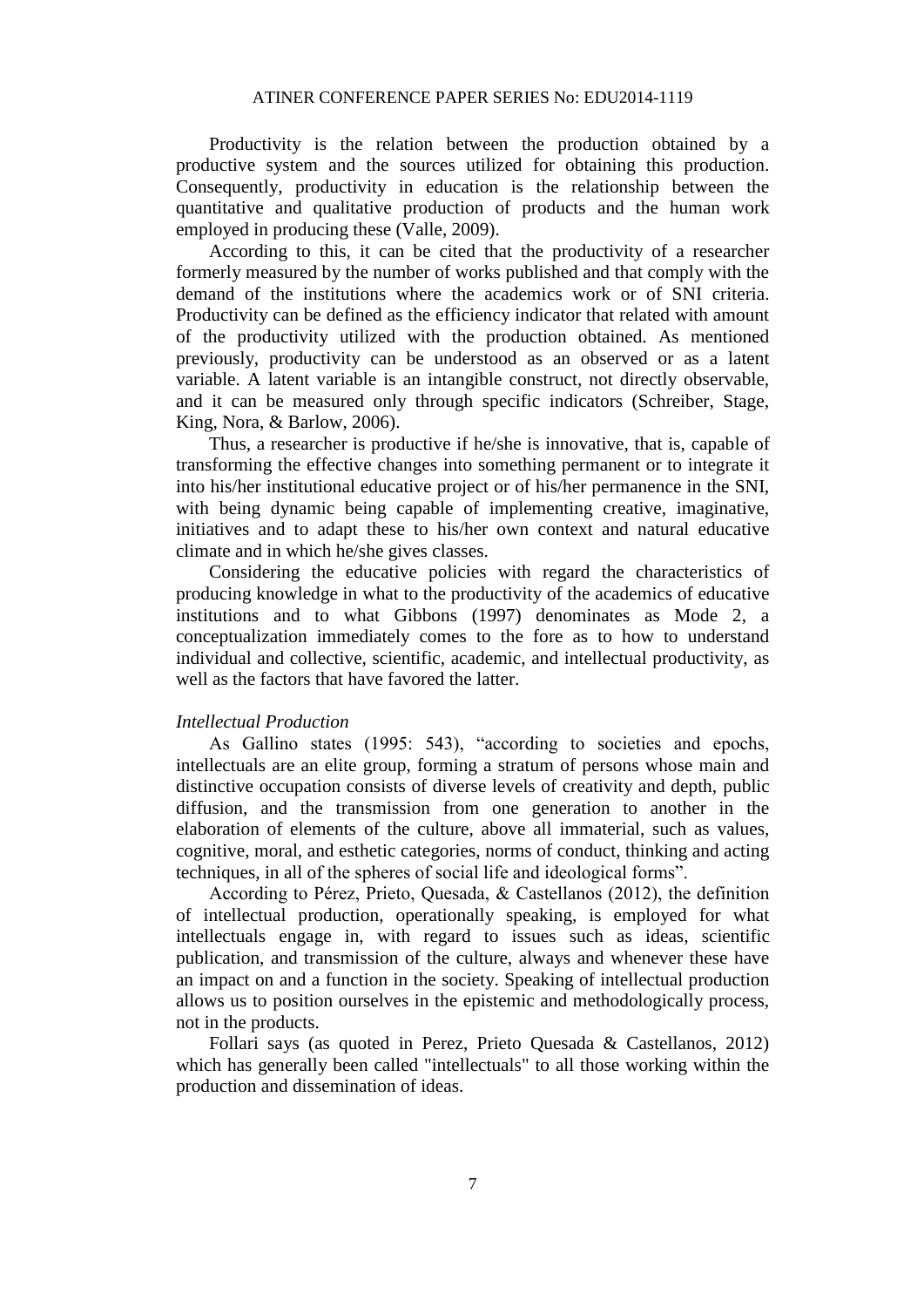Intellectual production historically has developed beyond the University, as mention Fromm, Neiburg & Plotkin (as cited in Perez, Prieto Quesada & Castellanos, 2012).

#### *Academic and Scientific Productivity*

González Brambila & Veloso (2005) cite that "today, the indicators that are used in general to academic and scientific measure production in the activities of researchers in education in any country are the following: the sum of articles published in specialized journals and the number of citations of these articles in other investigations. Additionally, and with regard to the theme of how to measure the importance of the contributions associated with Mexican researchers, it is noteworthy that these indicators serve for measuring the impact that their publications have on the international scientific community and provide an approximation of their quality. In this manner, these bibliometric indicators have become the most common way of measuring productivity, not only of individuals, but also of the institutions that compete for financing for projects, or even for recruiting and promoting other researchers" (p. 3).

In education, productivity is linked with the development of human resources, which obliges it to be conceived of as a special case in the planning of the human work potential. Thus, academic and scientific productivity in education must refer to the acquisition of abilities and skills that, accompanied by a certain investment, produces a high yield of human resources in the production of high social value satisfactions; moreover, educative productivity refers to the quality of education and to the process of the society per the amount of persons who benefit from it.

With such an acceptance, academic and scientific productivity presents as a combination of quantitative and qualitative indexes that permit the appreciation and analysis of the advance, development, and progress of any educational processes.

#### *The New Production of Knowledge*

According to Gibbons et al. (1997), at present novel ways of producing knowledge, arise on a daily basis. These forms will not be catalogued as good or poor. These forms of interacting or combining themselves with others cause an alteration at the moment of producing knowledge.

In order to establish the difference between the new ways of production in relation with the former way, we again take up Gibbons et al. (1997), who cite that throughout history, there have existed certain standards that tend to be recurrent. When the traditional modes of doing everyday things are modified, those that are participants in the hegemony and control of that task tend to describe the novel (the innovation) as something equivocal or erroneous; this occurs until the innovations are adopted and assumed by these same individuals to the point of the innovations being considered as their own, thus not being innovations henceforth. This is founded on the need to describe in the first instance on the new features in terms of the old, because on a hegemony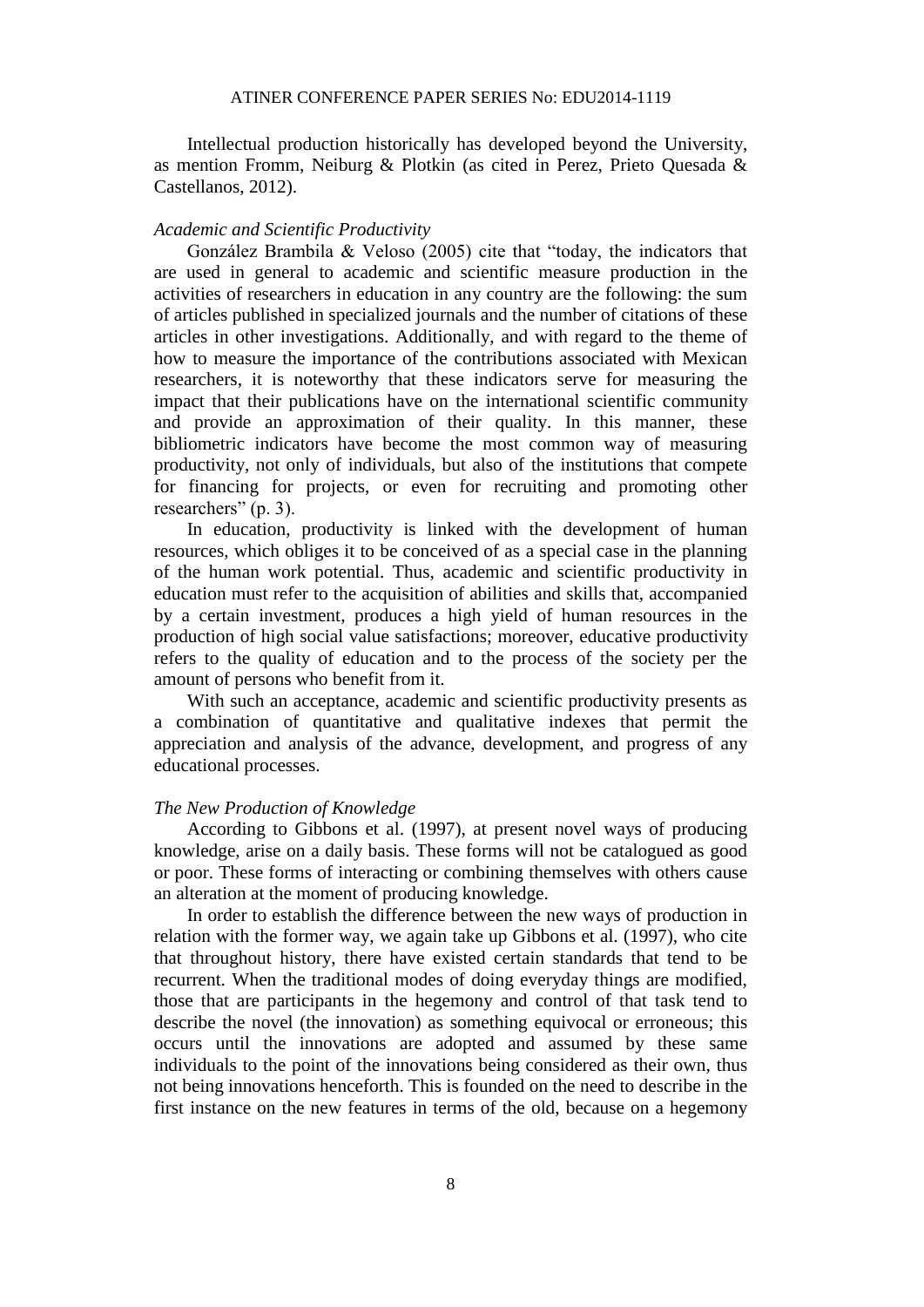being dominant, any affirmation is judged taking this as a reference; nothing established as knowledge outside of the socially dominant form can be produced.

Gibbons et al. (1997) distinguish traditional knowledge as that granted the denomination of Mode 1, and the new knowledge production mode as Mode 2. In this manner, both modes conserve certain characteristics that differentiate them but both maintain a linked relationship.

#### **Results**

*Main Academic Activities Performed by Researchers at the Autonomous University of Tamaulipas* 

Based on the information presented in the analysis of the results, it can be concluded that the activities that academics come to carry out as investigators of the institution coincide with the headings of the Mexican Ministry of Public Education (SEP), defined through PROMEP, with those defined by CONACYT by means of policies defined for entry into SNI and those defined in ESDEPED.

The results evidence that the researchers interviewed have complied with the requisites for belonging to some of the three previously referred systems. We also found that the activities currently performed by researchers who belong to SNI are oriented toward the publication of books, peer-review articles, and preferentially on articles in indexed journals, and the diffusion and divulgence of science. In order to remain in PROMEP, academics also slant their activities toward the publication of books and chapters in books. They afford great weight to participation in congresses through the presentation of learned paper, teaching, and to the development of tutoring and academic management. With regard to the institutional evaluation system (ESDEPED), they privilege the evaluation of activities related with teaching, an important part of which derives from evaluation by students of their professors. Thus, researchers are aware that better economic benefits can be accrued to the extent that they comply with the requisites of the three programs.

From this, it can be inferred that the academics and researchers who were the objects-of-study here are clear about the parameters that evaluate their investigative activity and their academic productivity in each of the three systems referred (PROMEP, SNI, and ESDEPED).

Similarly, from the perspective of the subjects investigated, insofar as the academics belong to the three programs, the better benefits that they will obtain in the substantive function of the University will reflect better benefits in substantive functions of the university (teaching, research, and the management and diffusion of knowledge). Therefore, it is possible to evidence that the researchers develop activities related with teaching, investigation (the production of knowledge, the formation of human resources, the development of research projects), the diffusion of knowledge (by means of academic events they attend or organize), and resource management.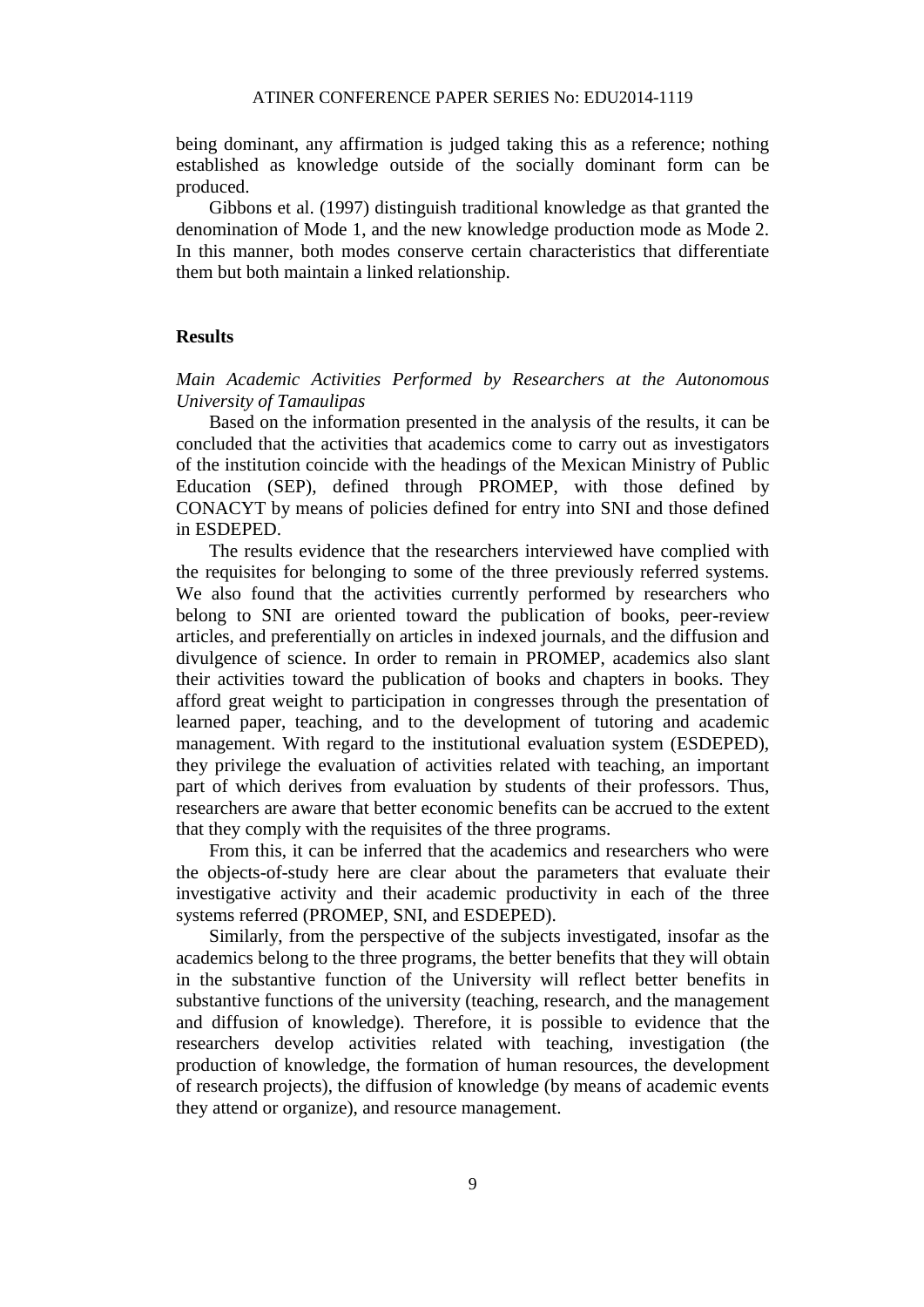These results permit us to recover some of the proposals of Gibbons et al. (1997), who consider that compliance with the norms or rules required by the investigative process are important for obtaining good results in their teaching activities and production.

In addition, these authors mention that Mode 1 of knowledge production is characterized by the definition of the cognitive and social norms that should be followed in the production, legitimation, and diffusion of knowledge of this type. Their cognitive and social norms determine what they consider significant problems, who can be allowed to practice science, and what constitutes good science, as aspect that would appear to be congruent with the results of the investigation when academics adhere to the norms and criteria defined by evaluation organisms of academic activity and investigative production.

Again, with reference to Pérez, Prieto, & Castellanos (2012), these authors mention that from the academic activities carried out by researchers of the University, these can be considered as "intellectuals" whose "intellectual production" generated through books, book chapters, and speeches, has a social impact on the institutional and interinstitutional community life in which they evolve.

#### *The Teacher-to-Researcher Transition Process at the Autonomous University of Tamaulipas*

Another key point is to identify and analyze the characteristics shown by researchers in the transition process of teaching work towards work related to research and knowledge management.

A global proposal on the part of a group of academics that are recognized by the SNI is the diminution of the teaching activity, which the group evidences on stating: "We continue to devote more time to research because, in order to balance all of the other activities, there is not sufficient time, it is more convenient for us to be more devoted to investigation and to publication".

The proposal of the researchers contradicts that of the ESDEPED, whose objective is to strengthen the values inherent in teaching by means of a policy of differentiated stimuli, which allow full-time academics at IHL to consider teaching as a lifetime career. These stimuli are awarded to the full-time technician and professor who comply with the evaluation indicators of the program, the central axis of which is teaching.

This does not allow suppressing the hourly burden of the SNI researchers' teaching task. Analysis of the interviews reflected that the time devoted to teaching has not been omitted in its totality; the teaching hours assigned to researchers are accommodated into a continuous agenda and the remainder of the hourly burden is to be devoted to research, field work, and to the publication of articles and book chapters.

When the researchers were questioned about the number of hours devoted to investigation (projects, books, articles, consulting), the academics cited that they devote around 20 to 30 hours per week to this, weekends the most valuable time for work conditions without interruptions.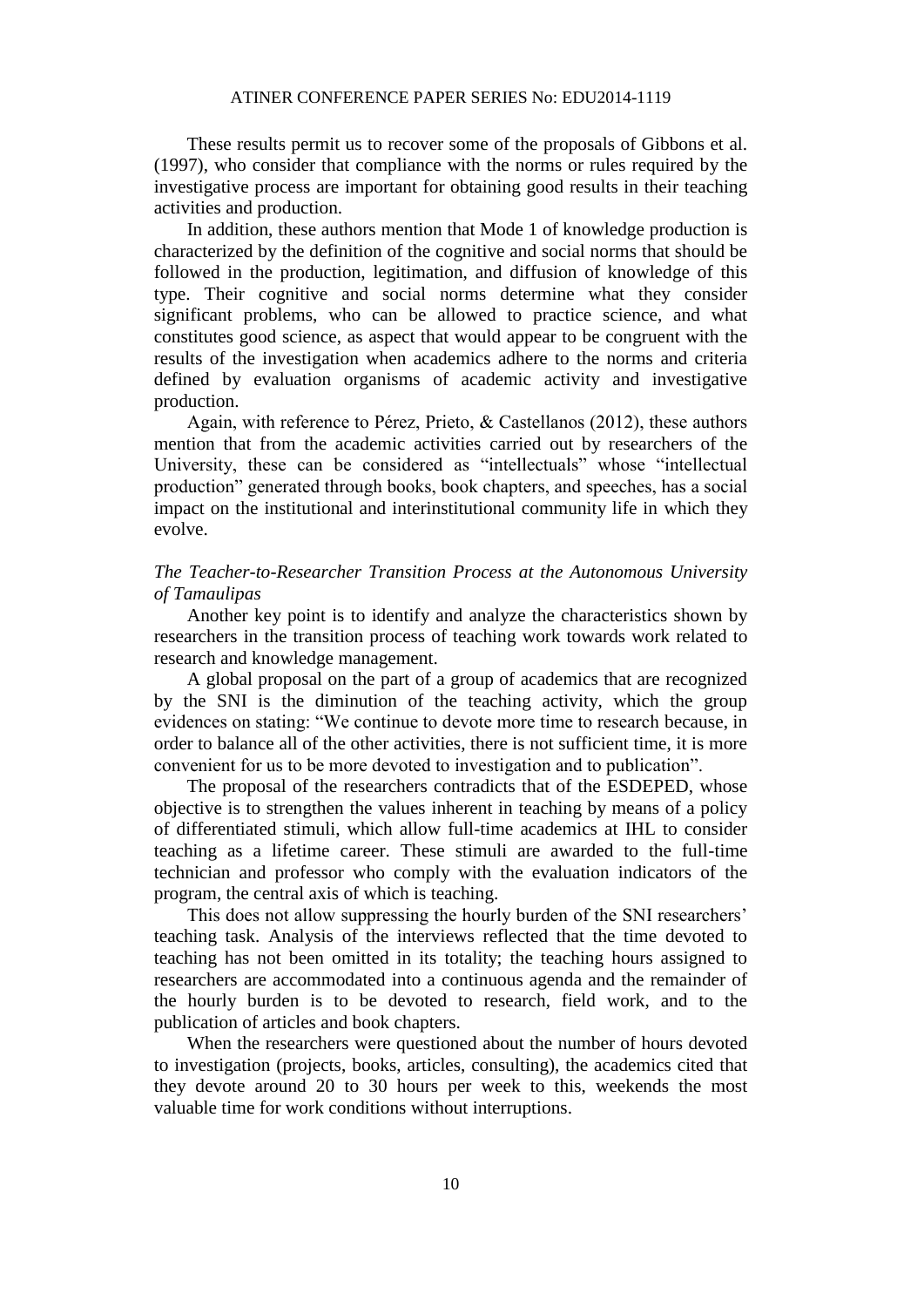#### *Conditions of Researchers' Intellectual Production at the Autonomous University of Tamaulipas*

The results of the investigation show strengthening in terms of peer academic bodies work and individual work. It also recognizes that the existence of these evaluation organisms has enabled, within the institution, promote and encourage the academic productivity of researchers.

The research demonstrated that a transition has arisen in the forms of the production of investigators, which ranges from individual to collective work. On this respect, Gibbons et al. (1997) state that in every type of knowledge production, individual and collective creativity are found in a varied relationship of tension and equilibrium, thus the coincidence of the results found in the present investigation.

The interviewees gave their opinions on the difficulty represented by the process of conciliating individual and collective work, and they underscored the lack of equilibrium under work conditions related with infrastructure, spaces, and times of coincidence, even interest. Researchers who were the objects-of-study cited that while they work with researchers inside their own institutions, they also conduct work outside of the institution with researchers from different educative institutions. However, this type of activity to be registered not formalized in organizations such as the PROMEP academic networks is considered individually into the University because the product of its activity has not co-authored by researchers from the same educational institution.

This is what has rendered difficulty the attention to the requirements established by the ESDEPED or the SNI, which require a determined number of projects and peer-reviewed academic publications. Confronted by this situation, some researchers have sacrificed the possibility of working collectively in order to conserve their naming to the SNI.

In addition to the above, the fact is highlighted that researchers have had to detour to a certain degree the work interest in favor of a particular investigative line, this the product of the application of policies emanating from PROMEP. On promoting collective work, researchers have had the need to make up work groups of with an academic trajectory and lines of generation that are not always related. Likewise, it was evidenced that some investigation lines have also been modified with the purpose of integrating into these activities carried out by researchers who have been incorporated into academic groups carry out with a certain investigative trajectory

Current knowledge and analysis of the new conditions of intellectual production of UAT researchers, in definition of policies and strategies on academic work, was based on the actual conditions under which UAT researchers are currently working.

The researchers' intellectual production conditions that form part of the study reflect that there have been favorable and significant changes. In this regard, they mentioned that the researchers are remunerated through the academic stimuli granted by ESDEPED, and they establish that at present, they have more support and more resources to be able to carry out more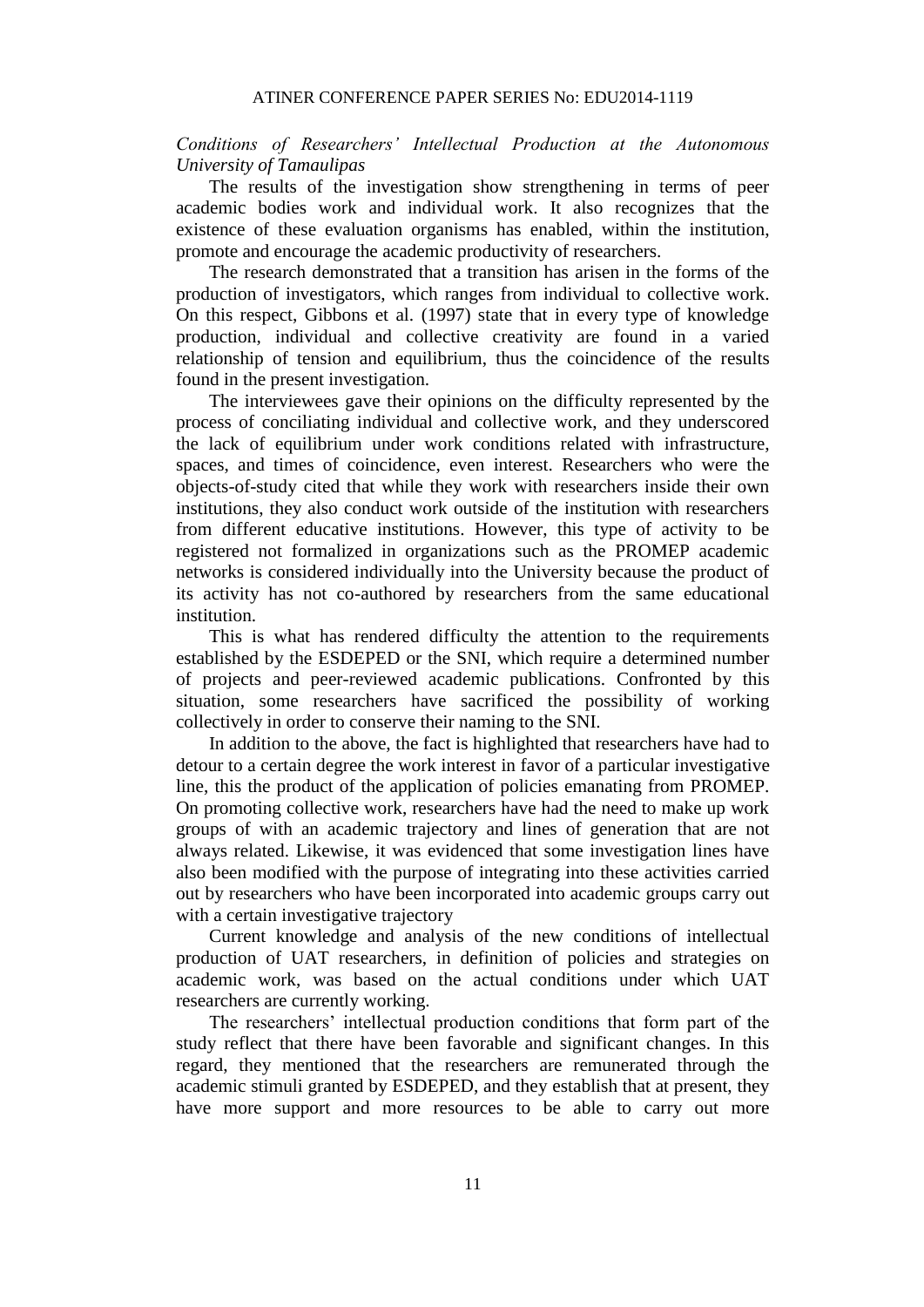investigative work. At the same time, they argue that while they have economic benefits, the exigency is academically greater. A strategy of linking professors, investigation, and the formation of human resources and tutorials has consisted of incorporating students into research projects, matching the interest of the student with those of the researchers themselves, degree-related thesis management tutoring, permitting with this the combining of production, investigation, teaching and academic tutoring.

The proposals coincide [Guzmán, personal communication] when she cites that the conditions of knowledge production have changed vertiginously, as well as the characterization of the mode of producing knowledge presented by Gibbons (1997). This allows us to highlight the importance of understanding and analyzing the new forms of the intellectual production of academics. The manner in which this author described the attributes of knowledge production as passing from individuality to collective work with other researchers and students to the heterogeneity of investigative groups and the forms and spaces of the work of these.

However, it can be observed that these work conditions for academics, cause lags in the investigative trajectory.

#### **Conclusion**

The results of the investigation and the literature reviewed denote the interest that has been causing this issue both internationally and nationally. On this respect, [Guzmán & Limón, personal communication] mentioned that knowing the impact that PROMEP policies have on full-time professors is in itself the analysis of the effectiveness of a policy-driven instrument of the thrust of the quality of education. The authors recognize that at 17 years of PROMEP operation, it continues to lack the assessment results of the impact of the program on the institutional ambit. However, this investigation does provide assessment elements on the evaluation indications of this program and on the way that this is becoming integrated with the evaluation indicators implemented by the ESDEPED Program and the SNI.

The results of the present investigation supply elements for decision making and for action development or for pertinent strategies for driving a culture of better production under better conditions for obtaining better results, such as the following:

 To generate institutional policies to improve knowledge production conditions (balanced distribution of time periods, time planning, infrastructure, equipment) so that the final products have a greater impact on the generation of knowledge, that comprise the norm for future projects and for decision making in policy matters and in actions related with the development of intellectual production and the academic career.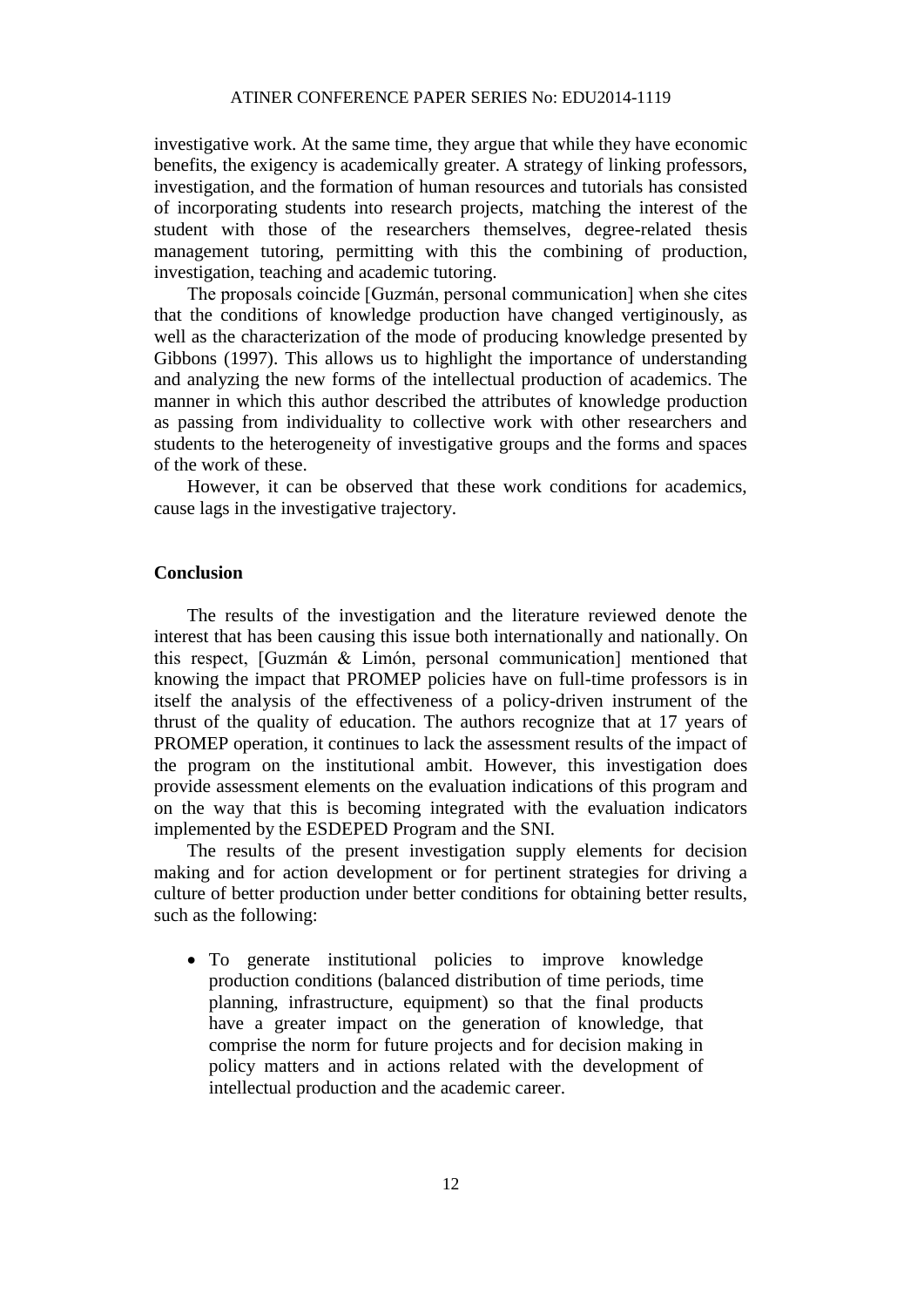To support a greater number of professors in facilitating their incorporation into evaluation systems such as their becoming PROMEP and SNI members, because in both of these, professors have been permitted to devote themselves to academic work as their main activity, and improving their work conditions, achieving better professional development.

Designing the interview guideline instrument allowed the generation of categories, variables, and indicators for the design of an instrument that includes a greater population and that can be a picture of what occurs in researchers at the UAT. And that clearly and accurately shows the context of production in which the academic develop their investigations and theories through opinions that reflect in certain ways the forms of work, activities, strategies, and challenges that apply and that are proposed at the short and long terms, as well as the opinions that entertain a relationship with the evaluative instances that assess their investigations.

Finally, the generation of institutional strategies is suggested that guide the provision of incentives for the participation of academic and researchers for attending to, in convened fashion, evaluative policies concerned with the type of work that the researchers perform, seeing to their needs and investigative interests, work conditions, (infrastructure, equipment), support for academic and administrative management, conciliating the conformation of work teams so that this type of collective activity is effected in an effective and productive manner.

#### **References**

- Acosta, A. (2006). *Señales cruzadas: una interpretación sobre las políticas de formación de cuerpos académicos en México, Revista de la Educación Superior*, Vol. XXXV (3), No. 139, July-September, México: ANUIES.
- Altbach, P. G. et all (1994). *The Academic Profession: An International Perspective* Princeton, N. J.: Carnegie Foundation for the Advancement of Teaching.
- Altbach, P. G. ( 2004) *"Globalization and the University: Myths and Realities in an Unequal world,"* Tertiary Education and Management no. 1. Recovered on March 20, 2013 from: http://www.bc.edu/bc\_org/avp/soe/cihe/pga/pdf/Globalization [2004.pdf.](http://www.bc.edu/bc_org/avp/soe/cihe/pga/pdf/Globalization_%202004.pdf)
- Altbach, P. G. and Knight J (2006*)"The Internationalization of Higher Education: Motivations and Realities,"* The NEA 2006 Almanac of Higher Education 1-11. Recovered on June 20, 2013 from: [http://www.bc.edu/bc\\_org/avp/soe/cihe/](http://www.bc.edu/bc_org/avp/soe/cihe/%20pga/pdf/Internationalization_2006.pdf) [pga/pdf/Internationalization\\_2006.pdf.](http://www.bc.edu/bc_org/avp/soe/cihe/%20pga/pdf/Internationalization_2006.pdf)
- Altbach, P.G. (2007*)"Peripheries and Centres: Research Universities in Developing Countries,*" Higher Education Management and Policy 19, no. 2. Recovered on June 22, 2013 from: [http://www.bc.edu/bc\\_org/avp/soe/cihe/pga/pdf/Altbach\\_](http://www.bc.edu/bc_org/avp/soe/cihe/pga/pdf/Altbach_%20Research%20Univ_2007.pdf) [Research%20Univ\\_2007.pdf.](http://www.bc.edu/bc_org/avp/soe/cihe/pga/pdf/Altbach_%20Research%20Univ_2007.pdf) [http://siteresources.worldbank.org/EXTAFRREG](http://siteresources.worldbank.org/EXTAFRREG%20TOPTEIA/Resources/Constructing_Knowledge_Societies.pdf) [TOPTEIA/Resources/Constructing\\_Knowledge\\_Societies.pdf](http://siteresources.worldbank.org/EXTAFRREG%20TOPTEIA/Resources/Constructing_Knowledge_Societies.pdf)
- Becher, T. (2001) "*Tribus y territorios académicos: la indagación intelectual y las culturas de las disciplinas"*, Gedisa, Barcelona.